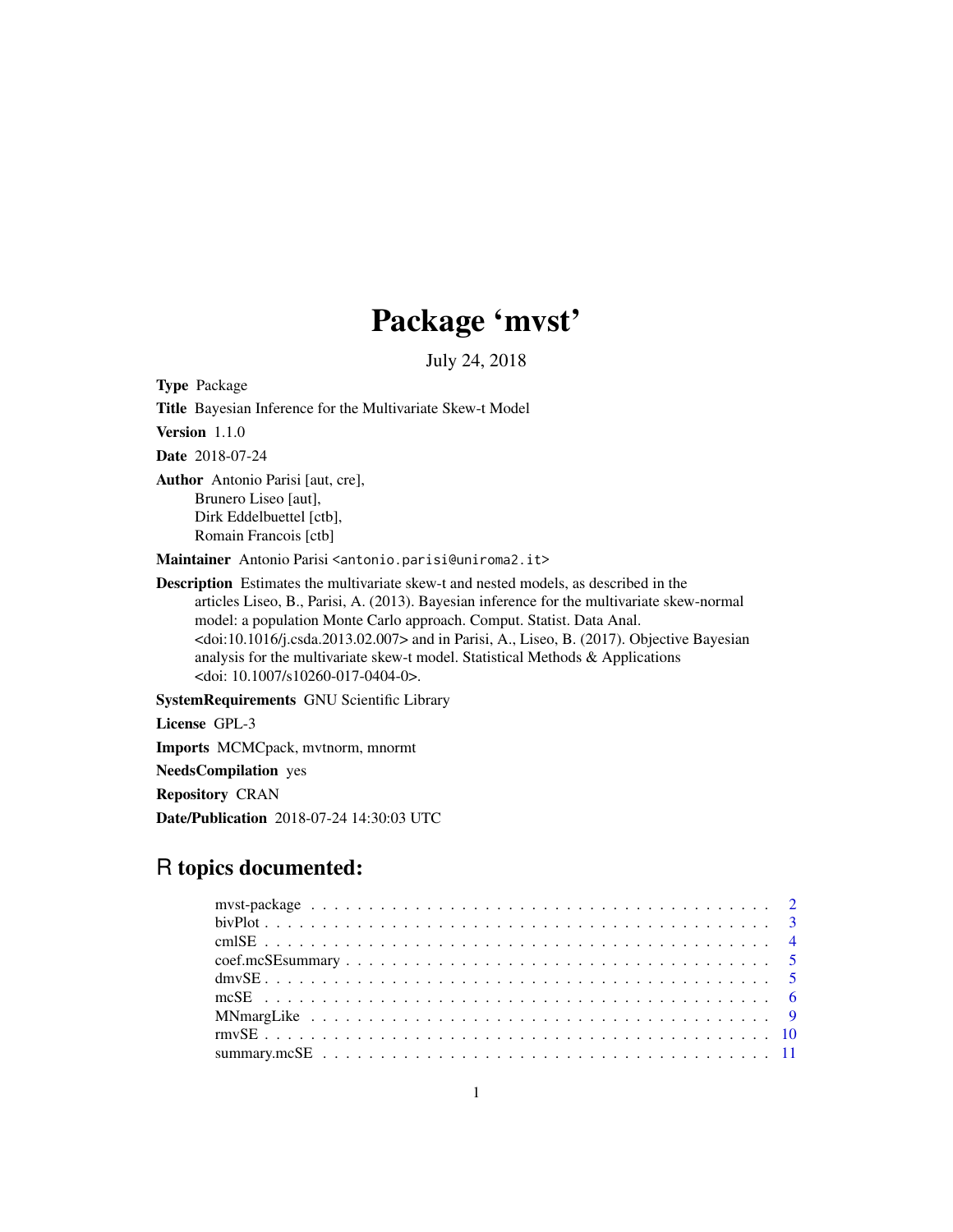#### <span id="page-1-0"></span>**Index** [12](#page-11-0)

#### Description

Estimates the multivariate skew-t and nested models, as described in the articles Liseo, B., Parisi, A. (2013). Bayesian inference for the multivariate skew-normal model: a population Monte Carlo approach. Comput. Statist. Data Anal. <doi:10.1016/j.csda.2013.02.007> and in Parisi, A., Liseo, B. (2017). Objective Bayesian analysis for the multivariate skew-t model. Statistical Methods & Applications <doi: 10.1007/s10260-017-0404-0>.

#### Details

| Package:     | mvst                                                                                                    |
|--------------|---------------------------------------------------------------------------------------------------------|
| Type:        | Package                                                                                                 |
| Title:       | Bayesian Inference for the Multivariate Skew-t Model                                                    |
| Version:     | 1.1.0                                                                                                   |
| Date:        | 2018-07-24                                                                                              |
| Author:      | Antonio Parisi [aut, cre], Brunero Liseo [aut], Dirk Eddelbuettel [ctb], Romain Francois [ctb]          |
| Maintainer:  | Antonio Parisi <antonio.parisi@uniroma2.it></antonio.parisi@uniroma2.it>                                |
| Description: | Estimates the multivariate skew-t and nested models, as described in the articles Liseo, B., Parisi, A. |
|              | SystemRequirements: GNU Scientific Library                                                              |
| License:     | $GPL-3$                                                                                                 |
| Imports:     | MCMCpack, mvtnorm, mnormt                                                                               |

Index of help topics:

| MNmargLike       | Marginal Likelihood for the Multivariate Normal<br>Model. |
|------------------|-----------------------------------------------------------|
| bivPlot          | Marginal and joint plots for bivariate data.              |
| cmlSE            | CML for the parameters of a $p$ -variate                  |
|                  | Skew-Elliptical model.                                    |
| coef.mcSEsummary | Extract mcSE Model Coefficients.                          |
| dmvSE            | Density function for the SE distributions.                |
| mcSE             | MC sampler for a p-variate Skew-Elliptical<br>model.      |
| mvst-package     | Bayesian Inference for the Multivariate Skew-t<br>Model   |
| rmvSE            | Random generation from a SE distribution.                 |
| summary.mcSE     | Summary function for mcSE objects.                        |

#### Author(s)

Antonio Parisi [aut, cre], Brunero Liseo [aut], Dirk Eddelbuettel [ctb], Romain Francois [ctb]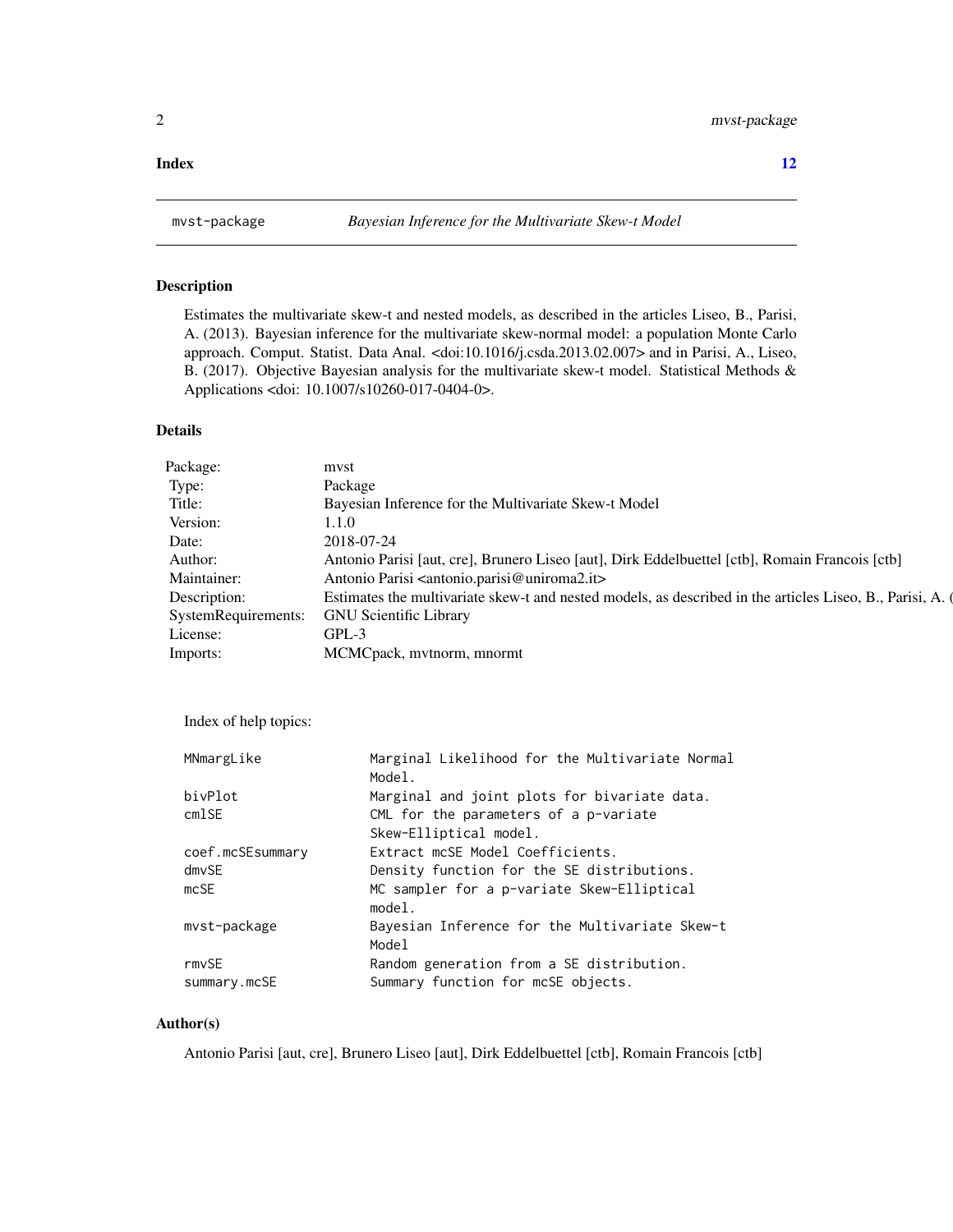#### <span id="page-2-0"></span>bivPlot 3

Maintainer: Antonio Parisi <antonio.parisi@uniroma2.it>

#### References

Parisi A, Liseo B (2017). Objective Bayesian Analysis for the Multivariate Skew-t Model. Statistical Methods & Applications. ISSN 1613-981X. doi:10.1007/s10260-017-0404-0

bivPlot *Marginal and joint plots for bivariate data.*

#### Description

Scatterplot and marginal histograms for bivariate data. If theta is provided, the joint and marginal densities will be superimposed.

#### Usage

bivPlot(y, modelType=NULL, theta=NULL)

#### Arguments

| V.        | Data matrix or vector.                                                                                                                                                                                                       |
|-----------|------------------------------------------------------------------------------------------------------------------------------------------------------------------------------------------------------------------------------|
| modelType | (optional) model specification. Already implemented modelTypes are 'N' (Nor-<br>mal), 'SN' (skew-normal), 'T' (Student T), and 'ST' (skew-t).                                                                                |
| theta     | (optional) list of parameters. The list should contain elements named 'xi' (a<br>numeric vector) or 'B' (a kxp matrix), 'G' (a pxp matrix), 'psi' (a numeric vetor,<br>optional) and 'nu' (a scalar, optional). See Details. |

#### Value

The function draws a plot for bivariate data.

```
# Define the parameters' list
pars = list(xi=c(5,2), G=diag(2), psi=rep(1,2), nu=4)# Generate data
values = rmvSE(200, 2, NULL, 'ST', theta=pars)
y = values$y
# Draw the data points.
bivPlot(y)
# Draw the data points and the density function.
bivPlot(y, modelType='ST', theta=pars)
```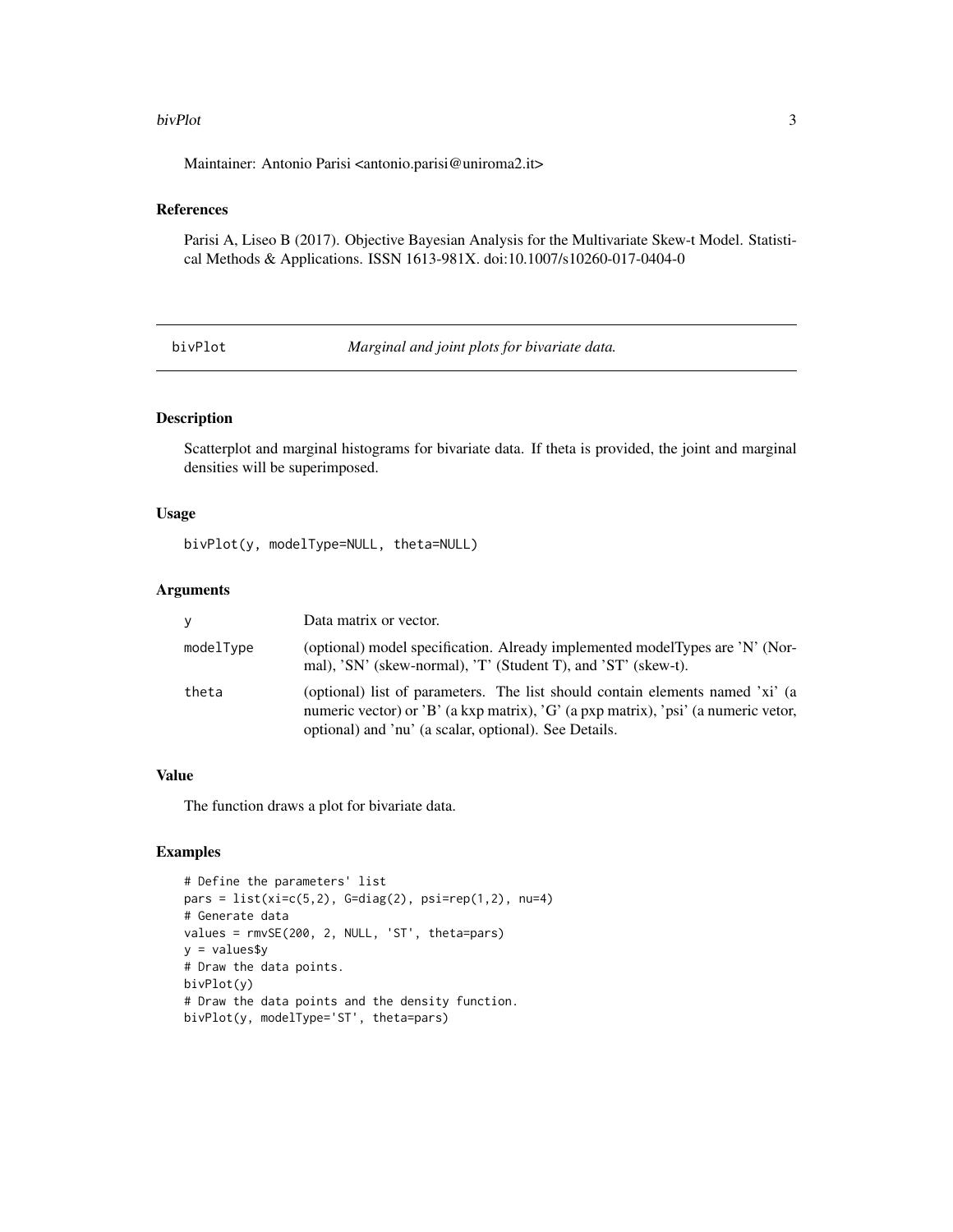<span id="page-3-1"></span><span id="page-3-0"></span>

Complete Maximum Likelihood for the parameters of a p-variate Skew-Elliptical model.

#### Usage

cmlSE(modelType, y, z=NULL, v=NULL, X=NULL)

#### Arguments

| modelType | character indicating the model. Possible values are "N", "SN", "T", "ST" |
|-----------|--------------------------------------------------------------------------|
| <b>y</b>  | data matrix.                                                             |
| z         | (optional) numeric vector.                                               |
| <b>V</b>  | (optional) numeric vector.                                               |
| X         | (optional) design matrix.                                                |

#### Value

Given the value of the latent variables z and v, the function returns a list containing the estimates for the required model. Where available, a design matrix with the value of the covariates can be provided. In this case, the parameters of a regression model with skewed errors are estimated.

#### References

Parisi, A. and Liseo, B. (2017) "Objective Bayesian Analysis for the Multivariate Skew-t Model" *Statistical Methods & Applications*

#### See Also

[mcSE](#page-5-1), [rmvSE](#page-9-1).

```
## Generate artificial data
pars = list(xi=c(3,5), psi=c(2,4), G=diag(2), nu=6)values = rmvSE(n=20, p=2, modelType='ST', theta=pars)
## CML estimates for pars
thetaHat = cmlSE(modelType='ST', y=values$y, z=values$z, v=values$v)
```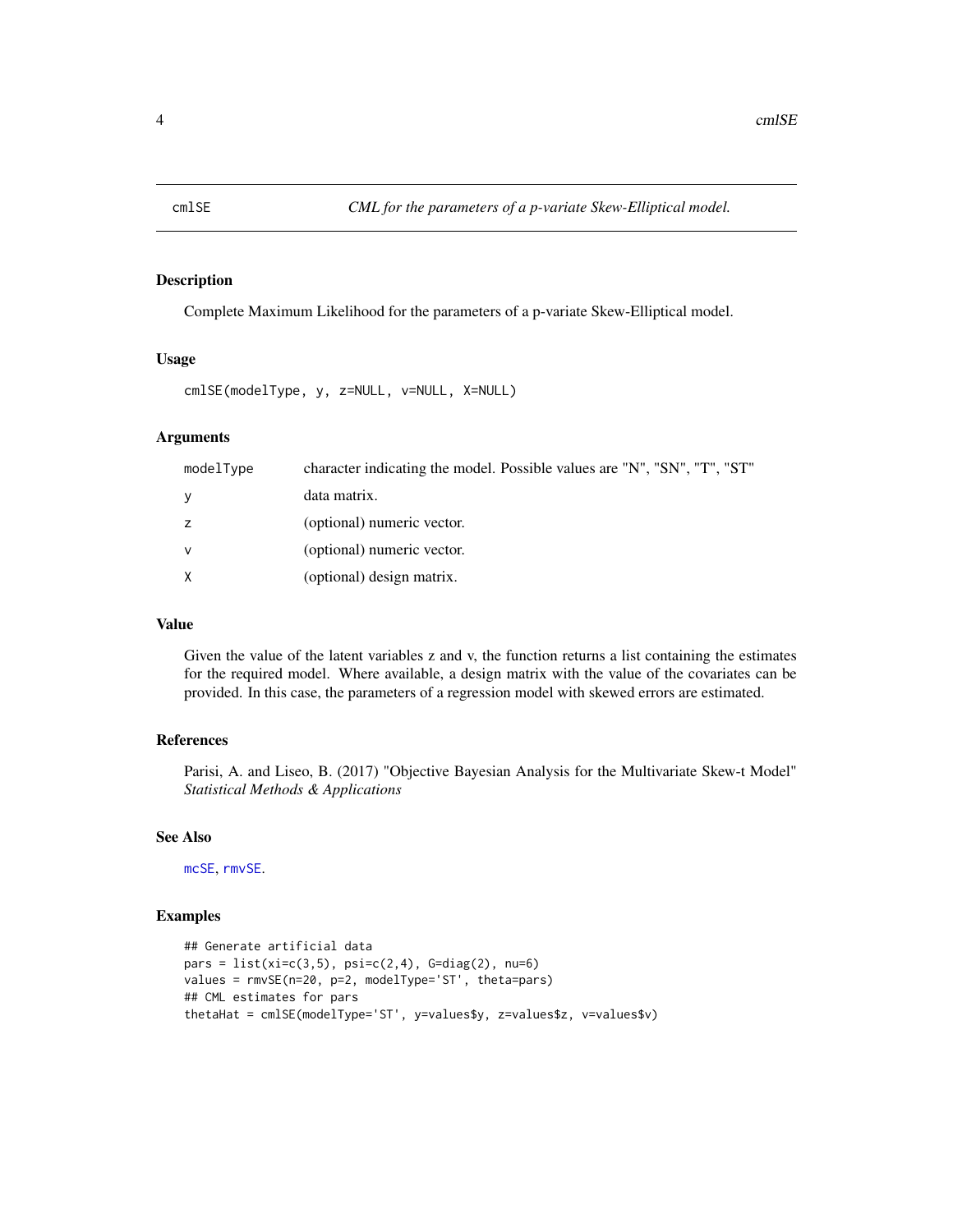<span id="page-4-2"></span><span id="page-4-0"></span>coef.mcSEsummary *Extract mcSE Model Coefficients.*

#### Description

The point estimates for the model parameters are obtained from mcSE summary objects.

#### Usage

```
## S3 method for class 'mcSEsummary'
coef(object, ...)
```
#### Arguments

| object   | an object of class mcSE summary.                   |
|----------|----------------------------------------------------|
| $\cdots$ | further arguments passed to or from other methods. |

#### Value

A list containing the point estimates for the estimated model.

#### See Also

[mcSE](#page-5-1), [summary.mcSE](#page-10-1).

#### Examples

```
# Generate ST-distributed data (including the value of the latent variables)
pars = list(xi=c(2,2), G=diag(2), psi=c(0.3,0.5), nu=5)values = rmvSE(n=100, p=2, modelType='ST', theta=pars)
# Estimate a Skew-t model (not run)
# fit = mcSE(y=values$y, X=NULL, N=20000, Ti=3, modelType='ST', warmUp=TRUE)
# stats = summary(fit)
# coef(stats)
```
<span id="page-4-1"></span>dmvSE *Density function for the SE distributions.*

#### Description

This function computes the density function for p-variate Skew-Elliptical variables.

#### Usage

```
dmvSE(y, X=NULL, modelType, theta, LOG=FALSE)
```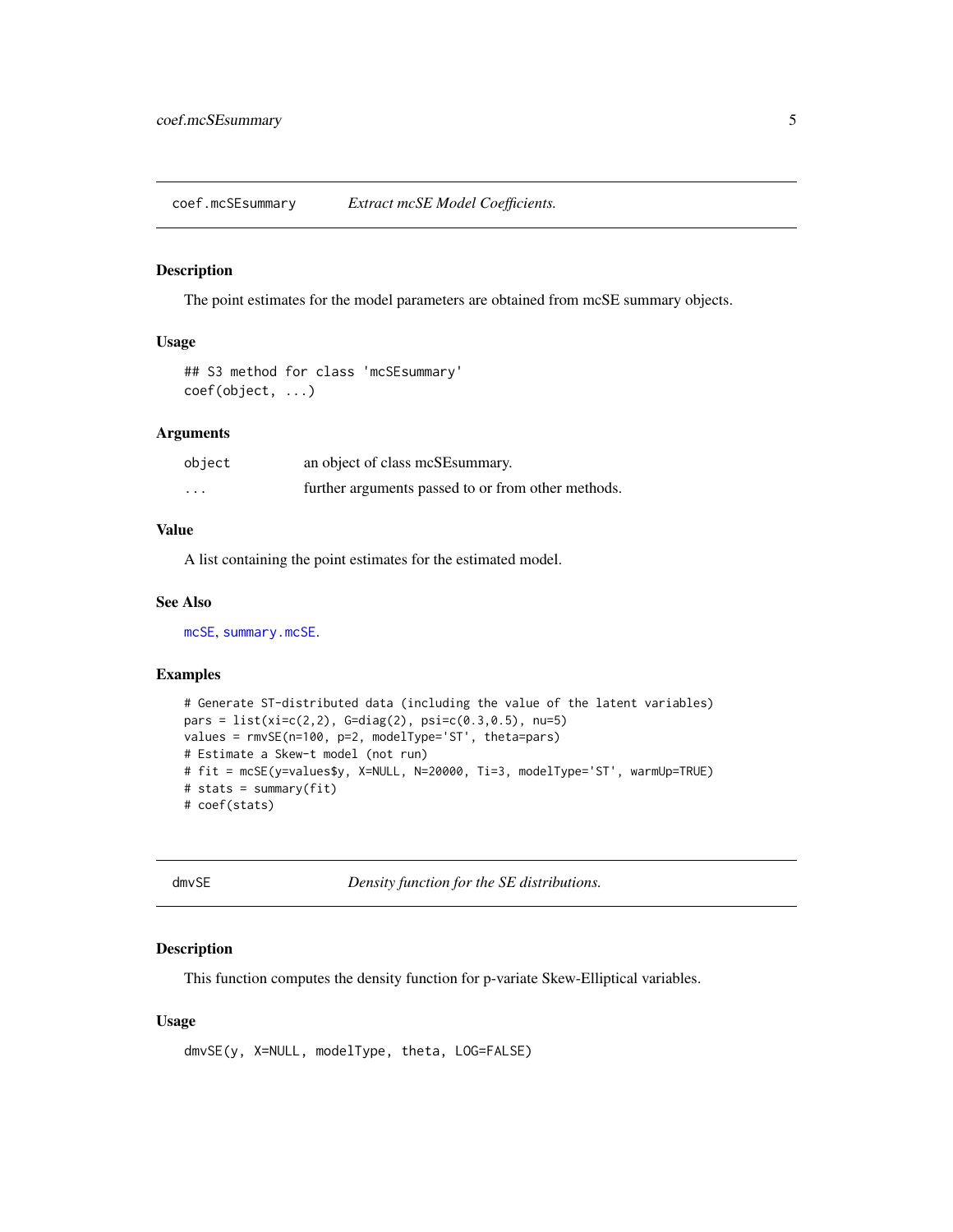#### <span id="page-5-0"></span>Arguments

| y         | vector of quantiles. If y is a matrix, each row is considered as a quantile.                                                                                                                                        |
|-----------|---------------------------------------------------------------------------------------------------------------------------------------------------------------------------------------------------------------------|
| X         | (optional) a design matrix.                                                                                                                                                                                         |
| modelType | Model specification. Already implemented modelTypes are 'N' (Normal), 'SN'<br>(skew-normal), 'T' (Student T), and 'ST' (skew-t).                                                                                    |
| theta     | list of parameters. The list should contain elements named 'xi' (a numeric vec-<br>tor) or 'B' (a kxp matrix), 'G' (a pxp matrix), 'psi' (a numeric vetor, optional)<br>and 'nu' (a scalar, optional). See Details. |
| LOG.      | logical; if TRUE, log-densities are returned.                                                                                                                                                                       |

#### Value

A numeric vector with n values of the density function, one for each row in y.

#### References

Azzalini, A. and Capitanio, A. (2003) "Distributions generated by perturbation of symmetry with emphasis on a multivariate skew t distribution", *JRSSB*.

#### See Also

[rmvSE](#page-9-1).

#### Examples

```
# Define the parameters' list
pars = list(xi=c(5,2), G=diag(2), psi=rep(1,2), nu=4)# Generate data
value = rmvSE(1, 2, NULL, 'ST', theta=pars)
# Compute the density function in the point y
dmvSE(y=value$y, X=NULL, modelType='ST', theta=pars, LOG=FALSE)
```
<span id="page-5-1"></span>mcSE *MC sampler for a p-variate Skew-Elliptical model.*

#### Description

MonteCarlo sampler for a p-variate Skew-Elliptical model.

#### Usage

```
mcSE(y, X=NULL, N, Ti, modelType='ST', warmUp=FALSE, control=list())
```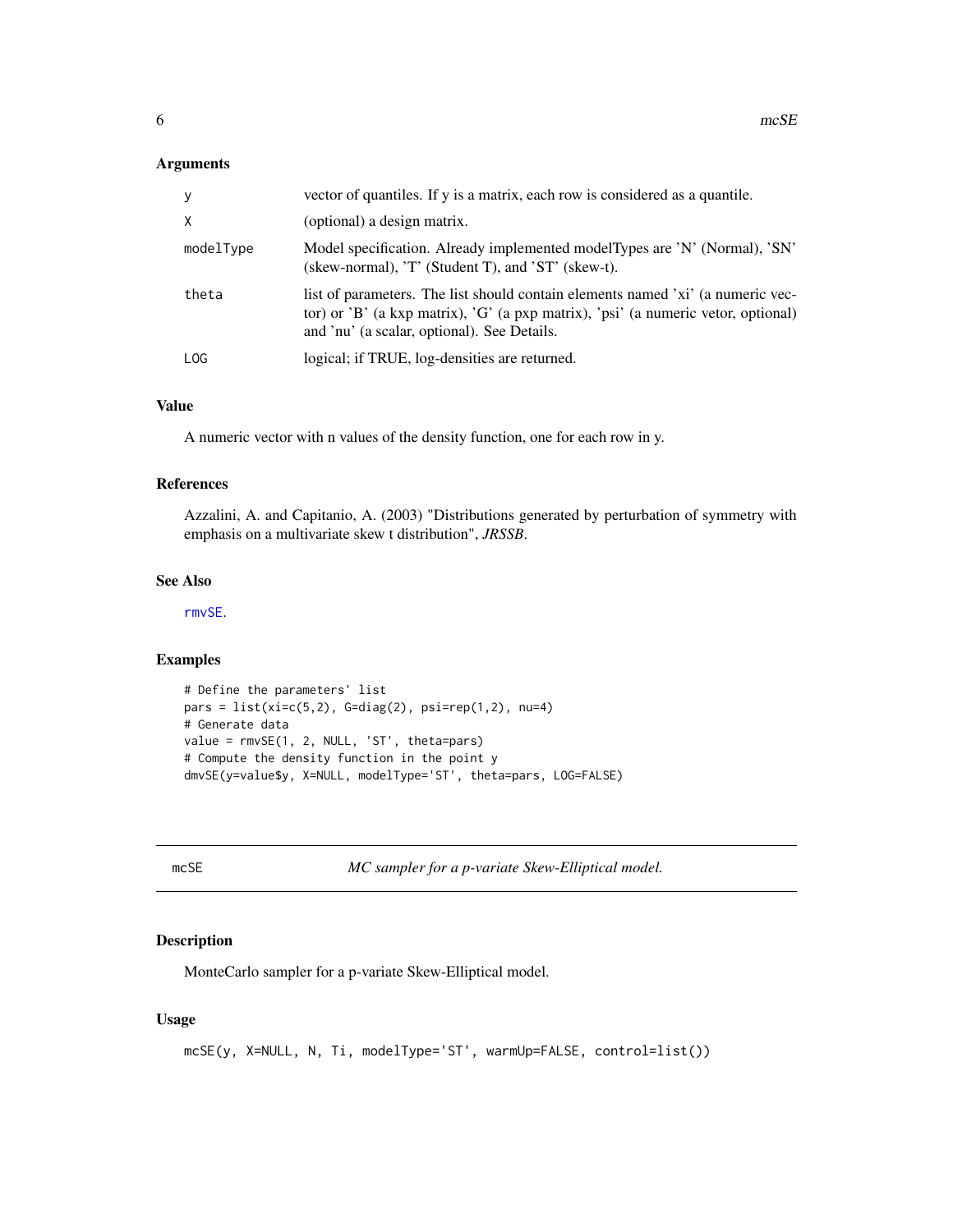#### $mCSE$  7

#### Arguments

| y         | data matrix.                                            |
|-----------|---------------------------------------------------------|
| Χ         | design matrix. (default: NULL)                          |
| N         | number of particles per iteration.                      |
| Ti        | number of iterations.                                   |
| modelType | model to be estimated (default: ST). See 'Details'.     |
| warmUp    | logical flag (default: FALSE). See 'Deatils'            |
| control   | (optional) a list of control parameters. See 'Details'. |

#### Details

Already implemented modelTypes are 'N' (Normal), 'SN' (skew-normal), 'T' (Student T), and 'ST' (skew-t, the default). To estimate a regression model, an 'X' should be added: for example, 'STX' stands for a regression model with ST errors. For these models, the argument parTypes in the control list is overridden. It is however possible to implement other models; in this case, parType is required and should contain the names of the parameters of the model. The argument warmUp allows to run preliminary iterations with a smaller number of particles, in order to speed up the algorithm. The number of these iterations, and the number of particles can be controlled using the Nwu argument in the control list.

To estimate regression models with skewed errors, it is sufficient to specify the argument X, which should contain the design matrix.

The (optional) argument control can provide a list with the following elements

- seed if different from NULL, sets the random seed for replicability purposes.
- parInfo data.frame containing the informations about the model parameters. Each row of the data.frame should contain the names of the parameters, the type (u: 'univariate', m: 'multivariate', M: 'matrix-variate', SM: 'symmetric matrix-variate'), the number nCols of elements, or columns, of the parameter and the number nRows of rows (eventually 1). Required if the modelType is not already implemented.
- propFuncs named character vector with the names of the functions for the proposal distributions. The names of the elements of propFuncs should be the relevant elements of the set ('z', 'v', 'xi', 'psi', 'G', 'nu'). Custom proposal functions should require at least four arguments: y, the data matrix, X, the covariates (NULL if not relevant), particles, that is the list of current values of the parameters, for each particle, and priorList, a list containing the hyperparameters of the prior distributions. It should return two objects: values (the proposed values for the parameter, for each particle) and log.dq (vector with the N (log-)values of the proposal density).
- logPriorFunc name of the file containing the function to compute the value (in logarithms) of the posterior density for all the particles. It should depend on the objects y, particles and priorList, while it should return N values of the posterior density, in logarithms.
- Nwu numeric vector with the number of particles for each warm-up iteration. Default value is rep(2000, 3). It is however overridden if warmUp is FALSE.
- priorList list of hyperparameters.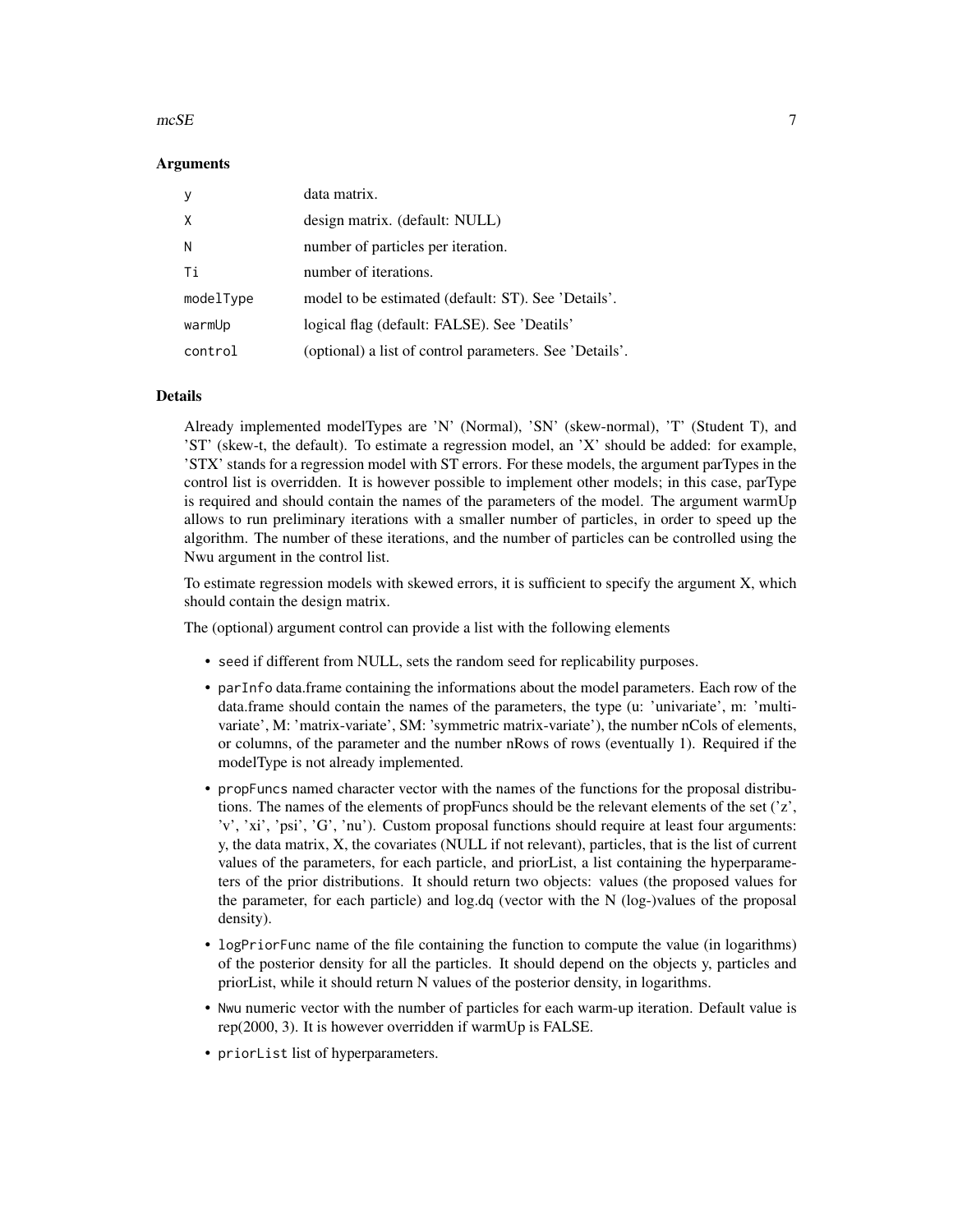- <span id="page-7-0"></span>• saveParticles logical flag (default: FALSE) indicating whether the value of the particles proposed in each iteration should be saved. If TRUE, the folder 'Iterations' is created in the current directory.
- outFolder the folder in which the outputs are saved (if saveParticles is TRUE). The default folder is '/Output/Iterations'.
- verbose logical flag (default: TRUE). If TRUE, details about the progress of the algorithm are printed.

#### Value

The function returns

| particles  | a list with the resampled particles of the last iteration,                        |
|------------|-----------------------------------------------------------------------------------|
| log.pv     | the vector of the estimates of the marginal likelihood (one value per iteration). |
| nResampled | the vector of the number of resampled particles (one value per iteration).        |

If saveParticles is TRUE, the lists of the sampled particles, the importance weights, and the indices of the resampled particles are saved in the folder specified in outFolder, or in the default folder '/Output'. If outFolder doesn't already exists, it will be created.

#### References

Parisi, A. and Liseo, B. (2017) "Objective Bayesian Analysis for the Multivariate Skew-t Model" *Statistical Methods & Applications*

Azzalini, A. and Arellano-Valle, R.B. (2013) "Maximum Penalized Likelihood Estimation for Skewnormal and Skew-t Distributions" *J. Statist. Plann. Inference*, 143 (2), 419–433.

#### See Also

[cmlSE](#page-3-1), [rmvSE](#page-9-1).

```
## Generate artificial data
pars = list(xi=c(3,5), psi=c(2,4), G=diag(2), nu=6)values = rmvSE(n=60, p=2, modelType='ST', theta=pars)
## Estimate a Skew-t model (not run)
# fit = mcSE(y=values$y, N=20000, Ti=3, modelType='ST')
# stats = summary(fit)
# coef(stats)
```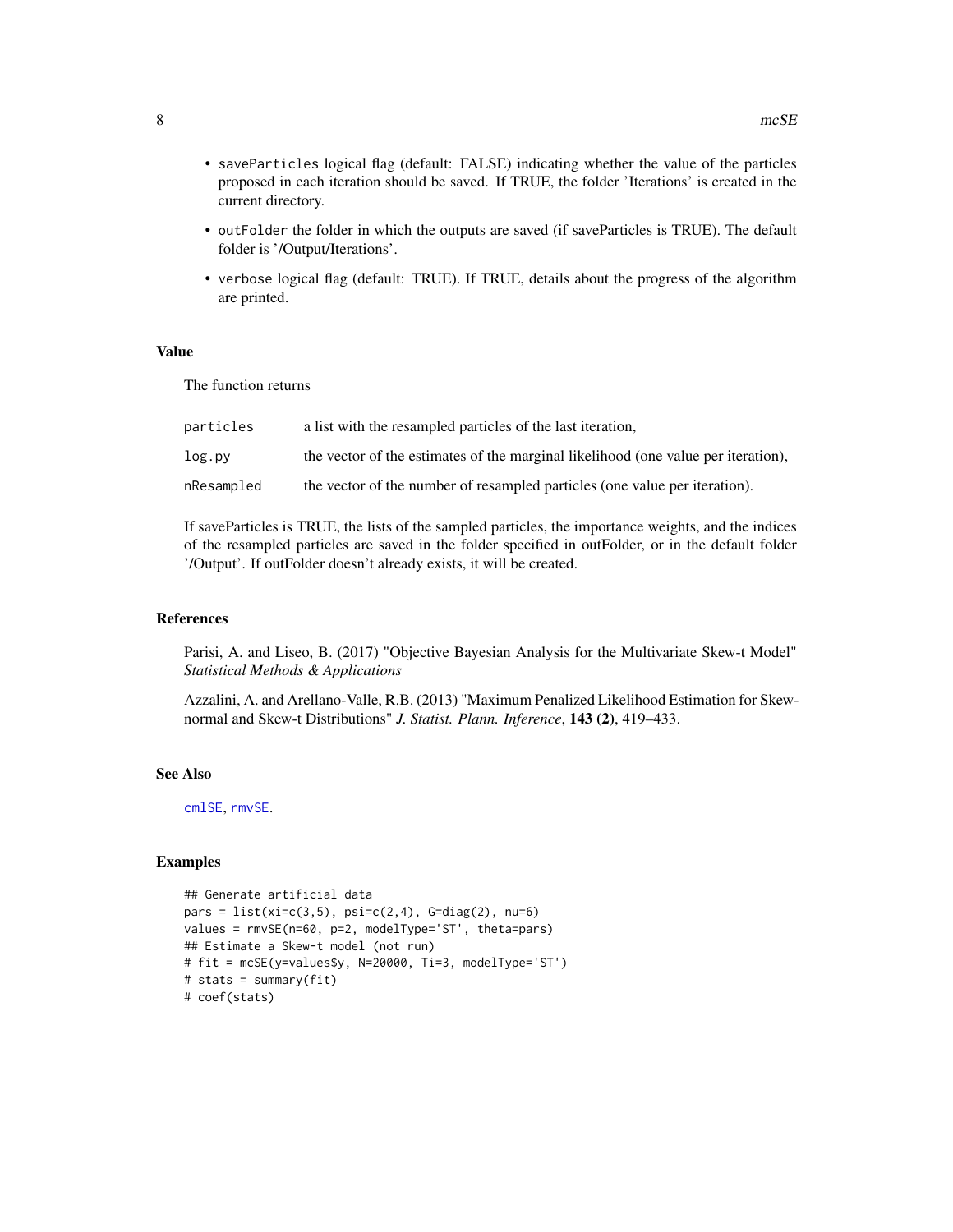<span id="page-8-0"></span>

This function computes the exact marginal likelihood for Normally distributed data, under the default priors.

#### Usage

MNmargLike(y, X=NULL, LOG=FALSE)

#### Arguments

|     | data matrix.                                               |
|-----|------------------------------------------------------------|
|     | (optional) a design matrix.                                |
| LOG | logical; if TRUE, the log-marginal likelihood is returned. |

#### Value

A scalar representing the marginal likelihood of a (multivariate) Normal model under the default priors for data y. If the design matrix X is provided, the function returns the marginal likelihood of a (multivariate) regression model with Normally distributed errors.

#### References

Liseo B, Parisi A (2013). Bayesian Inference for the Multivariate Skew-Normal Model: A Population Monte Carlo approach. Comput. Statist. Data Anal., 63, 125-138. ISSN 0167-9473. doi:10.1016/j.csda.2013.02.007.

#### See Also

[rmvSE](#page-9-1), [dmvSE](#page-4-1).

```
# Generate Normally distributed data
require(mvtnorm)
y = rmvnorm(100, rep(2,2), diag(2))
# Marginal likelihood (exact value)
MNmargLike(y, X=NULL, LOG=TRUE)
```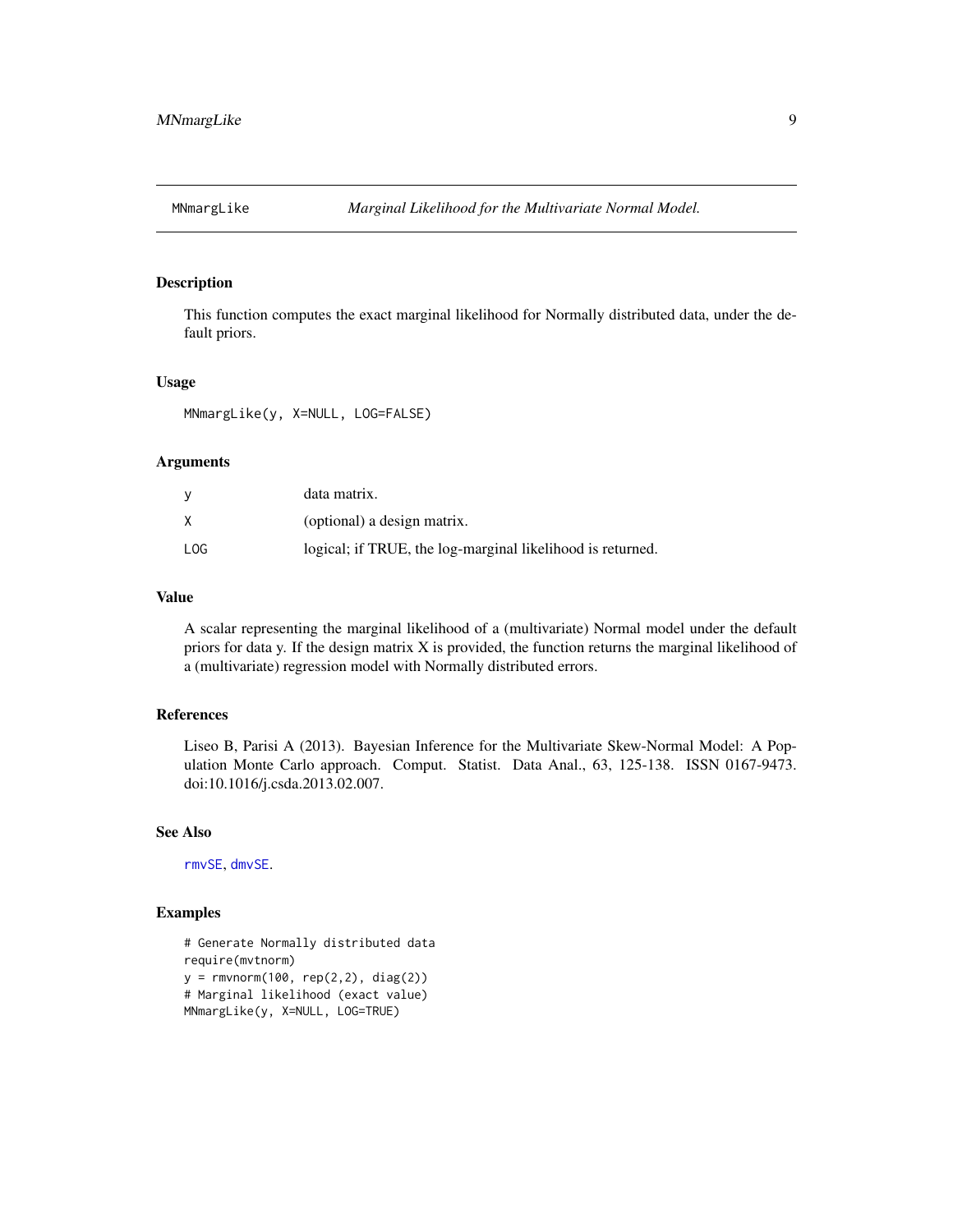<span id="page-9-1"></span><span id="page-9-0"></span>

This function generates draws from a p-variate Skew-Elliptical distribution.

#### Usage

rmvSE(n, p, X=NULL, modelType, theta)

#### Arguments

| n         | number of draws.                                                                                                                                       |
|-----------|--------------------------------------------------------------------------------------------------------------------------------------------------------|
| p         | dimension of the drawn vectors.                                                                                                                        |
| X         | a design matrix.                                                                                                                                       |
| modelType | generating distribution. Already implemented modelTypes are 'N' (Normal),<br>'SN' (skew-normal), 'T' (Student T), and 'ST' (skew-t).                   |
| theta     | list of parameters. The list should contain elements named 'xi' (numeric), 'G'<br>(pxp matrix), 'psi' (numeric, optional) and 'nu' (scalar, optional). |

#### Value

A list with three elements

- y n x p matrix of the random draws from a p-variate SE distribution.
- z vector of the latent values z (NULL for symmetric models)
- v vector of the latent values v (NULL for the N and SN models)

#### References

Azzalini, A. and Capitanio, A. (2003) "Distributions generated by perturbation of symmetry with emphasis on a multivariate skew t distribution", *JRSSB* (see eq. 25).

#### See Also

[cmlSE](#page-3-1), [mcSE](#page-5-1).

```
## Generate artificial data
pars = list(xi=c(3,5), psi=c(2,4), G=diag(2), nu=6)values = rmvSE(n=200, p=2, modelType='ST', theta=pars)
## X contains the data matrix and the vectors z and v of latent variables:
y = values$y
z = values$z
v = values$v
```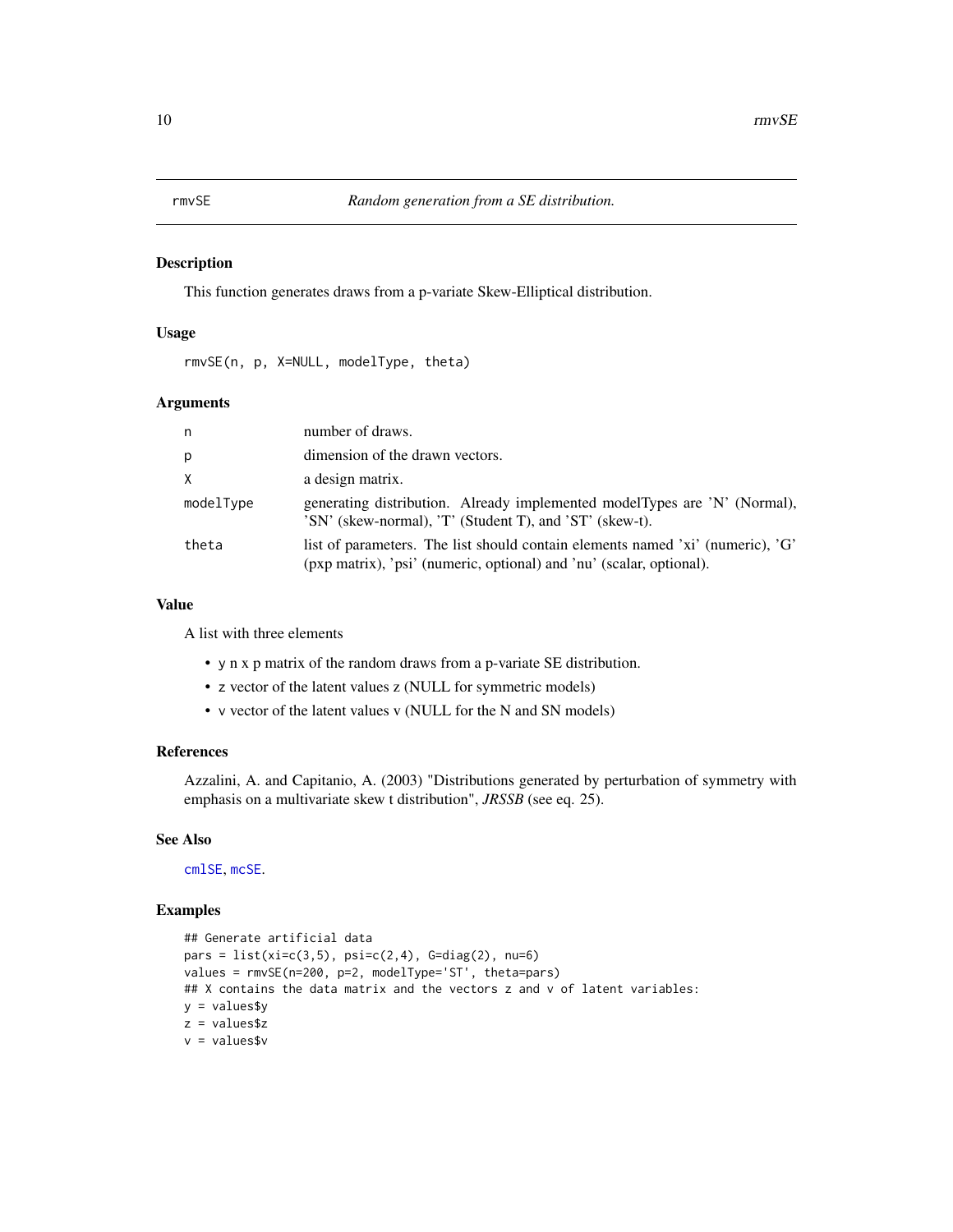<span id="page-10-1"></span><span id="page-10-0"></span>

summary method for class "mcSE".

#### Usage

## S3 method for class 'mcSE' summary(object, ...)

#### Arguments

| object   | an object of class mcSE.                           |
|----------|----------------------------------------------------|
| $\cdots$ | further arguments passed to or from other methods. |

### Value

A numeric vector with n values of the density function, one for each row in y.

#### References

Parisi A, Liseo B (2017). Objective Bayesian Analysis for the Multivariate Skew-t Model. Statistical Methods & Applications.

#### See Also

[mcSE](#page-5-1), [coef.mcSEsummary](#page-4-2).

```
# Generate Normally distributed data
pars = list(xi=c(2,2), G=diag(2), psi=c(0.3,0.5), nu=5)values = rmvSE(n=100, p=2, modelType='N', theta=pars)
# Estimate a Skew-t model (not run)
# fit = mcSE(y=values$y, X=NULL, N=20000, Ti=3, modelType='ST', warmUp=FALSE)
# summary(fit)
```